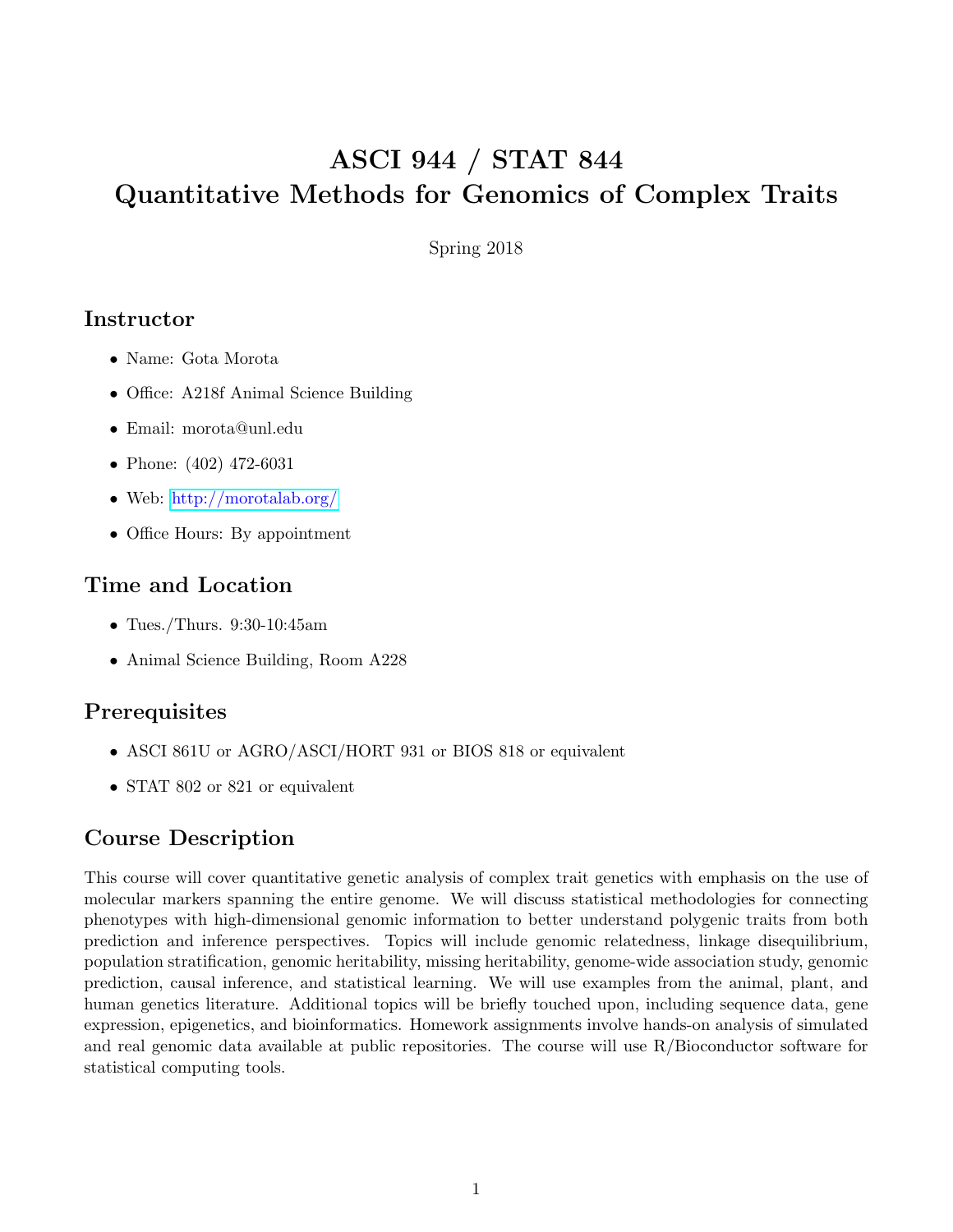## Learning Objectives

After taking this course, the student will be able to:

- understand the statistical theory behind commonly used quantitative methods in genomics
- apply statistical methods to high-dimensional genomic data and analyze them using statistical computing tools
- critically review current literature in statistical and quantitative genetics

#### Texts and Reading Materials

Lecture slides will be provided on the class website. There will be no required textbook.

#### Tentative schedule

- 1. Overview of statistical genomics Prediction vs. Inference
- 2. Ordinary least-squares and the curse of dimensionality
- 3. Linkage disequilibrium
- 4. Relatedness due to expected resemblance Additive relationships
- 5. Relatedness due to expected resemblance Non-additive relationships
- 6. Relatedness due to genetic markers Additive relationships
- 7. Relatedness due to genetic markers Non-additive relationships
- 8. Population structure and cryptic relatedness
- 9. Likelihood and Bayesian approaches in quantitative genetics
- 10. Whole-genome regression Penalized regression
- 11. Whole-genome regression Bayesian alphabet regression 1
- 12. Whole-genome regression Bayesian alphabet regression 2
- 13. Whole-genome regression Genomic BLUP 1
- 14. Whole-genome regression Genomic BLUP 2
- 15. Introduction to whole-genome regression software
- 16. Whole-genome regression Semi-parametric regression 1
- 17. Whole-genome regression Semi-parametric regression 2
- 18. Estimation of heritability using pedigree and twin data 1
- 19. Estimation of heritability using pedigree and twin data 2
- 20. Estimation of heritability using genomic data
- 21. Population stratification Principal component analysis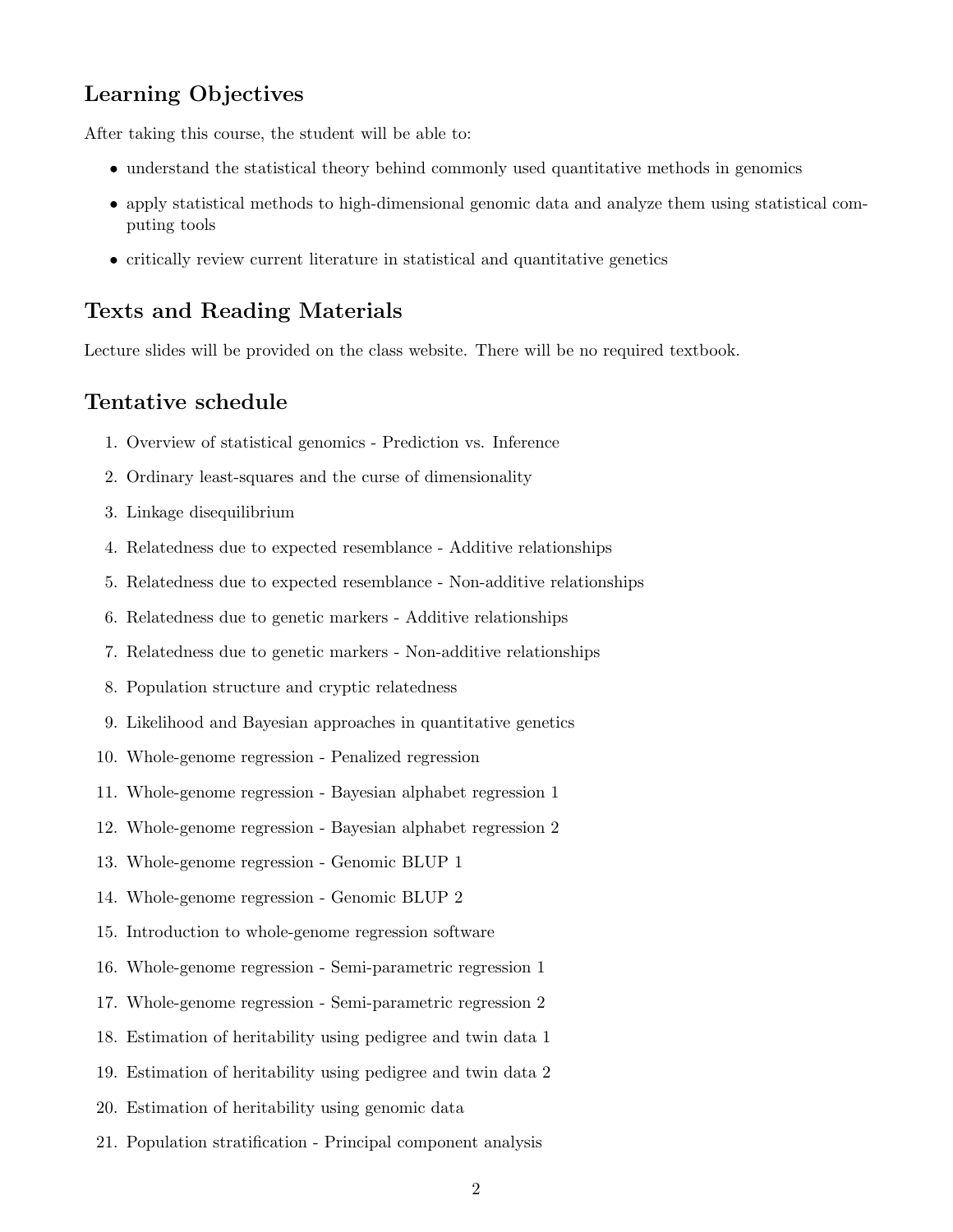- 22. Population stratification Mixed-linear-model association 1
- 23. Population stratification Mixed-linear-model association 2
- 24. Population stratification Genomic control
- 25. Missing heritability Related vs. unrelated individuals
- 26. Deterministic equations for genome-enabled prediction
- 27. Statistical genomics of disease Liability threshold model 1
- 28. Statistical genomics of disease Liability threshold model 2
- 29. Multiple-trait model
- 30. Genotype x environment interaction
- 31. Student presentation

## Grading

There will be bi-weekly take-home projects to analyze simulated or real data sets and the final exam at the end of course. Grades will be based on the data analyses (worth 70% of grade or 70 points), the final exam (worth 20% of grade or 20 points), and class presentation/discussion sessions (worth 10% of grade or 10 points). The final grade will be based on the following scale:

| Points    | Grade         |
|-----------|---------------|
| > 90      | $\mathsf{A}$  |
| 85-89     | $A -$         |
| 80-84     | $_{\rm B+}$   |
| 75-79     | B             |
| 70-74     | $B -$         |
| 65-69     | $C+$          |
| 60-64     | $\mathcal{C}$ |
| 55-59     | $C_{\Xi}$     |
| $> 50-54$ | F             |

#### Emergency Response Information

- Fire Alarm (or other evacuation): In the event of a fire alarm: Gather belongings (Purse, keys, cellphone, N-Card, etc.) and use the nearest exit to leave the building. Do not use the elevators. After exiting notify emergency personnel of the location of persons unable to exit the building. Do not return to building unless told to do so by emergency personnel.
- Tornado Warning: When sirens sound, move to the lowest interior area of building or designated shelter. Stay away from windows and stay near an inside wall when possible.
- Active Shooter
	- Evacuate: if there is a safe escape path, leave belongings behind, keep hands visible and follow police officer instructions.